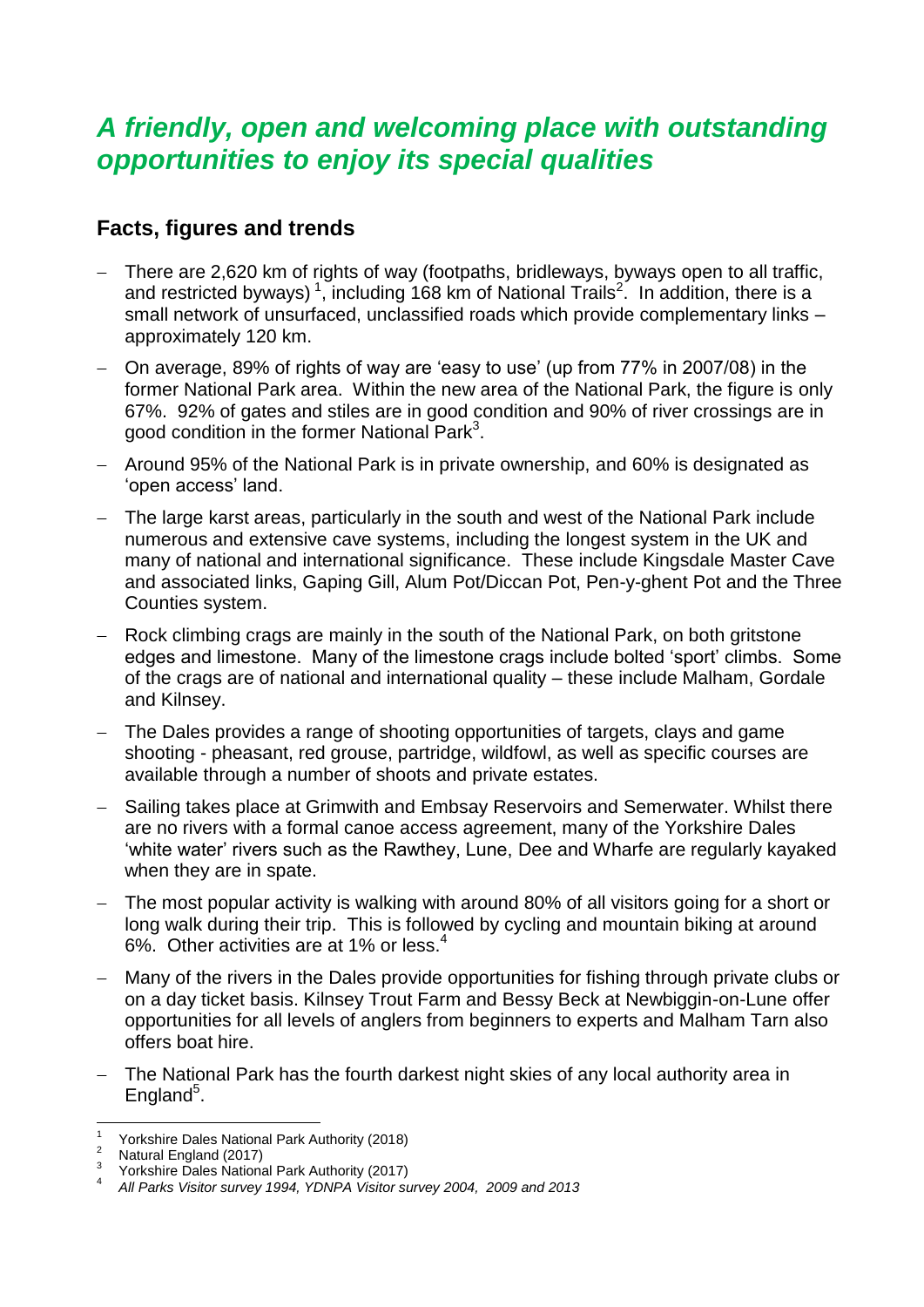- 'Multi-day routes' include: two National Trails (Pennine Way and Pennine Bridleway);and, significant regional routes (such as the 'Dales Way' and the 'Coast-to-Coast'). Other waymarked walks include the Ribble Way, Pennine Journey and Dales High Way.
- The busiest sections of these routes (e.g. at Malham Cove) are used by an average of over 8,000 people per month at peak times $6$ . Between 3,000 and 5,000 people walk the whole of the Coast-to-Coast each year<sup>7</sup>, with around 4,000 people completing the Dales Way<sup>8</sup>.
- The National Park hosted the Grand Départ of the Tour de France in 2014. The number of first time visitors to the Dales increased from 10% to 20% attracted by the event. There is anecdotal evidence of an increase in cycle use in the area which is supported by evidence of increased cycling at a national level. The Way of the Roses long distance route is very popular - with the counter between Austwick and Clapham recording over 11,000 passes per year.
- Whilst motor vehicles are legally allowed to use byways open to all traffic (62 km) and have possible legal rights on unsurfaced unclassified roads (around 120km), use of motor vehicles on the 8 most sensitive routes in the former National Park area is prevented by traffic regulation orders. Compliance with these orders overall is very good (98%) $^9$ .
- The length of the rights of way network available for people with poor mobility or for wheelchair use has increased significantly but remains relatively restricted (5% of all routes)<sup>10</sup>. However, much of the Park's bridleway, byway and unsurfaced unclassified roads network is accessible by 'tramper' – or similar 'all terrain' mobility scooters.
- 72% of visitors to the National Park are over 45 years old; 75% are in A, B, C1 social grades and 96% are from a white background. 9% of visitors had a long-standing health issue or disability. The most popular regions for visitors to come from are: Yorkshire and Humber (34%) and the North West (17%). 7% of visitors were from overseas. There is a high level of repeat visitor with only 10% of people on a first visit. 89% of visitors travelled to the National Park by  $car<sup>11</sup>$ .
- The big draws for visitors are the natural beauty/scenery, the open space/freedom, the peace and tranquillity of the National Park, and its opportunities to go walking<sup>12</sup>.
- In 2016, there were 3.8 million visitors to the National Park spending 5 million davs here. 87% of people came for the day with 13% being staying visitors. The economic impact of these visitors was £252 million, which supported 3,600 jobs (FTE). Total visitor bed-space is estimated to be 12,800. Most serviced accommodation providers are small with less than 10 bedrooms (1,800 bed spaces). Over 2,000 bed-spaces are provided by self-catering holiday cottages. Over half of the bed-spaces are provided by touring caravan/camping sites and hostels<sup>13</sup>.

- 
- 9 Yorkshire Dales National Park Authority (2017)
- *<sup>10</sup>* Yorkshire Dales National Park Authority (2017)
- *<sup>11</sup>* Visitor Survey (2013)
- <sup>12</sup> Visitor Survey (2013)
- *<sup>13</sup> STEAM report* (2016)

 $\overline{5}$ <sup>5</sup> *[Night Blight,](http://nightblight.cpre.org.uk/images/resources/Night_Blight_cpre.pdf)* CPRE (2016)

<sup>6</sup> National Trails Partnership (2017)

<sup>&</sup>lt;sup>7</sup> NYCC (2017)<br><sup>8</sup> YDNPA (2015)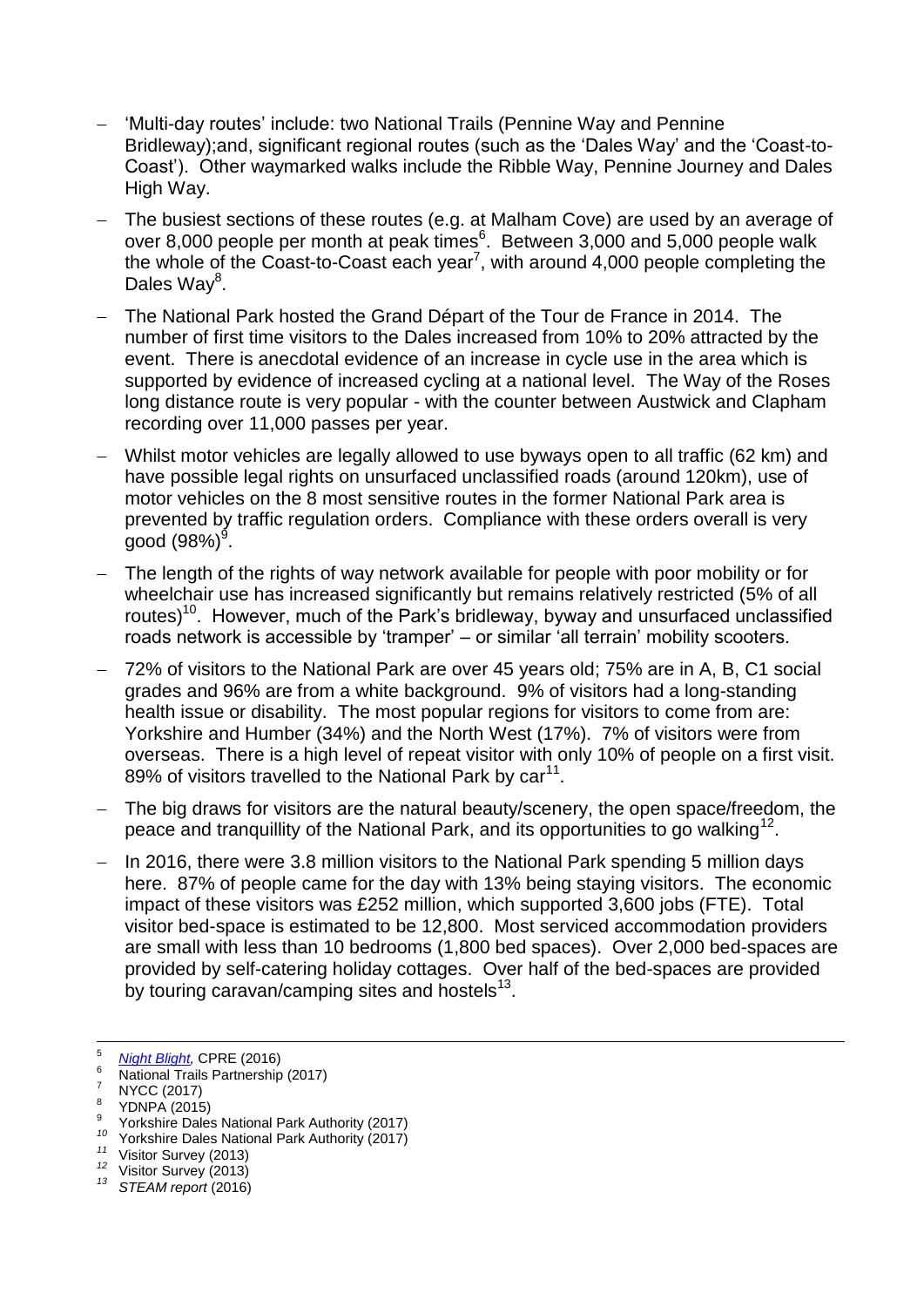- 89 large scale events were recorded in the National Park in 2017 with over 28,500 participants including charity walks, cyclo-sportives and fell races. The Yorkshire Three Peaks continues to be very popular with a considerable number of smaller events, in addition to a number of high-profile 'challenge walks'.
- There are now three Young Ranger groups in the National Park, and Dales Volunteers contributed 7,001 days of work in 2017/18 $^{14}$ .
- 26% of people in the UK do less than 30 minutes of moderate intensity activity a week and 14% do 30 to 149 minutes a week $^{15}$ . 27% of adults in England are obese and a further 36% are overweight. Rates of excess weight are highest in the North East and Yorkshire regions<sup>16</sup>.
- 63% of tourism business grew or at least stayed the same size over the last 3 years. 25% of businesses declined $17$ .

## **Policy context**

*[Special Qualities, Special Experiences 2010](http://www.yorkshiredales.org.uk/__data/assets/pdf_file/0011/473438/ydnpa-special-qualities-special-experiences.pdf)***, YDNPA (2010)** – sets out the Yorkshire Dales National Park Authority's policies and principles for access, recreation, diversity, visitor management and sustainable tourism in the National Park.

*[Management of the use of green lanes \(unsealed routes\) in the Yorkshire Dales](https://yorkshiredales.npuk-wp.uk/wp-content/uploads/sites/13/2019/08/Green-Lanes-Framework-2017-FINAL.pdf)  National Park***[, YDNPA \(2017\)](https://yorkshiredales.npuk-wp.uk/wp-content/uploads/sites/13/2019/08/Green-Lanes-Framework-2017-FINAL.pdf)** - considers the legislation and government guidance on the management of recreational motor vehicle use of unsealed routes, and what actions should be taken to implement the policies of the Yorkshire Dales National Park Authority

*[Equality Act 2010](https://www.gov.uk/guidance/equality-act-2010-guidance)* – requires public bodies when making decisions of a strategic nature about how to exercise their functions to have due regard to the desirability of exercising them in a way that is designed to reduce the inequalities of outcome which result from socio-economic disadvantage.

*Moving Cumbria Forward – [Cumbria Transport Plan Strategy 2011-2026](http://www.cumbria.gov.uk/epagewiz/uploaded/movingcumbriaforward/)*, Cumbria County Council; and, *[North Yorkshire Local Transport Plan 2016-204](http://www.northyorks.gov.uk/index.aspx?articleid=10446)5*, North Yorkshire Country Council - set out what the County Councils and their partners intend to do to address the transport related issues faced by people who live in, work in and visit Cumbria and North Yorkshire.

*[8-Point Plan for England's National Parks](https://www.gov.uk/government/uploads/system/uploads/attachment_data/file/509916/national-parks-8-point-plan-for-england-2016-to-2020.pdf)***, Defra (2016)** - sets out the Government's ambitions for people to learn about and experience National Parks. It includes targets to connect young people with nature, promote the best of British food, encourage more diverse visitors, promote volunteering and promote health and well-being.

**Tourism Action Plan[, Department for Culture, Media and Sport \(2016\)](https://assets.publishing.service.gov.uk/government/uploads/system/uploads/attachment_data/file/555039/Tourism_Action_Plan.pdf)<sup>18</sup> - sets out** Government actions on changes to the tourism landscape and economy post-Brexit. It looks at opportunities for collaboration and is the vehicle for the £40milion Discover England Fund. Key areas covered include: co-ordination and collaboration; skills; deregulation; transport; and visa services.

 *<sup>14</sup>* YDNPA 2018

<sup>&</sup>lt;sup>15</sup> [Active Lives Survey,](https://www.sportengland.org/media/11498/active-lives-survey-yr-1-report.pdf) Sport England (2016)

<sup>&</sup>lt;sup>16</sup> [House of Commons briefing](http://researchbriefings.files.parliament.uk/documents/SN03336/SN03336.pdf) (2017)

*<sup>17</sup> Tourism business survey,* YDNPA (2012)

<sup>18</sup> *[Tourism Action Plan -](https://assets.publishing.service.gov.uk/government/uploads/system/uploads/attachment_data/file/555039/Tourism_Action_Plan.pdf) GOV.UK*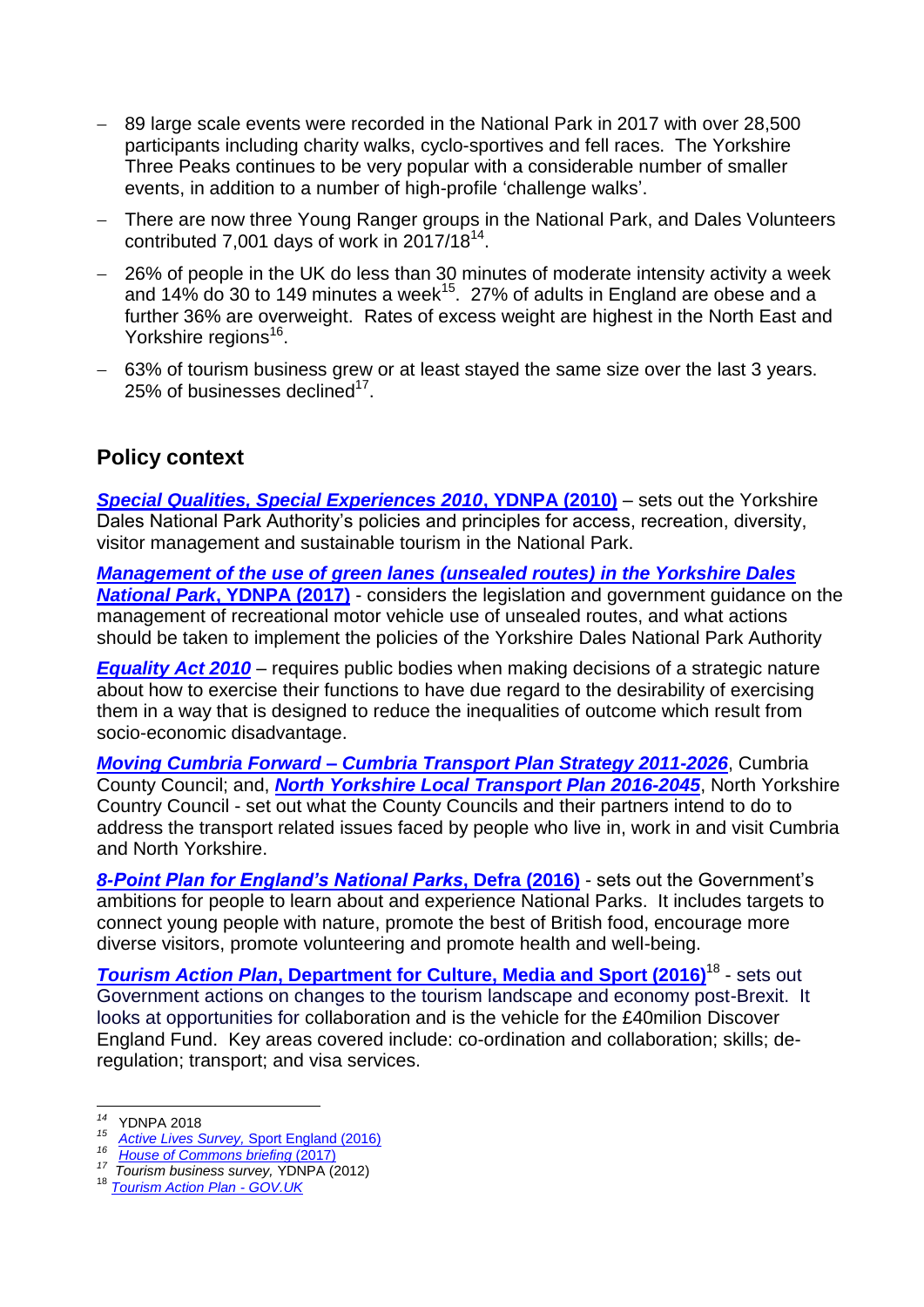### *[Arts Council strategic framework "Great Art and Culture for Everyone" 2010-2020](https://www.artscouncil.org.uk/sites/default/files/download-file/Great_art_and_culture_for_everyone.pdf)* -

brings together the Arts Council's responsibilities across the arts and the wider cultural sector. It describes what success will look like, and how the Arts Council intends to measure progress towards its goals. It provides the rationale for its investment in the arts and museums and will inform its future funding decisions.

**[UK Tourism Policy \[DCMS 2011\]](https://assets.publishing.service.gov.uk/government/uploads/system/uploads/attachment_data/file/78416/Government2_Tourism_Policy_2011.pdf)** - outlines the UK Government's approach to the visitor economy as a whole. It aims to take in every aspect of the visitor economy from the initial marketing process of persuading people to holiday in the UK, through the best way to manage England's enormous range of beautiful and high-quality tourism destinations, to leaving people with happy memories and a wish to return once their visit is over.

*[Sustainable tourism in the Yorkshire Dales strategy and action plan 2013-18](https://yorkshiredales.npuk-wp.uk/wp-content/uploads/sites/13/2019/08/tourism-strategy-action-plan-april-2013.pdf)* - The Yorkshire Dales National Park Authority (YDNPA) and Nidderdale Area of Outstanding Natural Beauty (NAONB), in 2008, achieved the EUROPARC Federation's Charter for Sustainable Tourism. A re-assessment, to see if the area still meets the criteria for this award, took place in 2013. As part of this process a new sustainable tourism strategy was developed by the Dales Tourism partnership.

**Prosperity and Protection**, Council for National Parks (2007) - assessed the economic value of tourism in National Parks in Yorkshire and Humber region.

*Yorkshire Dales National Park Authority Annual Monitoring report (2016)* summarises data related to visitor profiles, travelling to the National Park, seasonality, destinations and activities.

*Yorkshire Dales Residents survey* - shows results from research undertaken in January 2009 by CN Research for the Yorkshire Dales National Park Authority into the levels of awareness of and the attitude towards the work of the Authority by residents of the Park.

*Visitor Survey 2013* - survey to determine the profile and satisfaction of visitors to the Yorkshire Dales National Park (YDNP), as well as their perceptions and understanding of the Authority, in order to inform future plans."

*Yorkshire Regional Visitors Survey* evaluate visitors – background information on the experiences and satisfaction levels of Yorkshire and Humber and its tourism destinations.

*Study commissioned for Local Plan (Arup, 2013)* to inform policies on visitor accommodation.

#### **Issues**

- The National Park has some of the best-maintained rights of way in the country. Is it realistic to maintain that level and, if so, how can the condition of routes in the new area of the National Park best be improved?
- The beauty and challenge of completing the 'Three Peaks' continues to draw large number of individuals, small informal groups, and large-scale charity events. Is any further action necessary to maintain a complete, 'sustainable' route and reduce impacts on local communities?
- There are a considerable number of large-scale events in the National Park, which are largely well managed and pass off with few problems (away from the Three Peaks area). To what extent should these sort of events be encouraged as part of the promotion of the area as a destination for recreational challenge?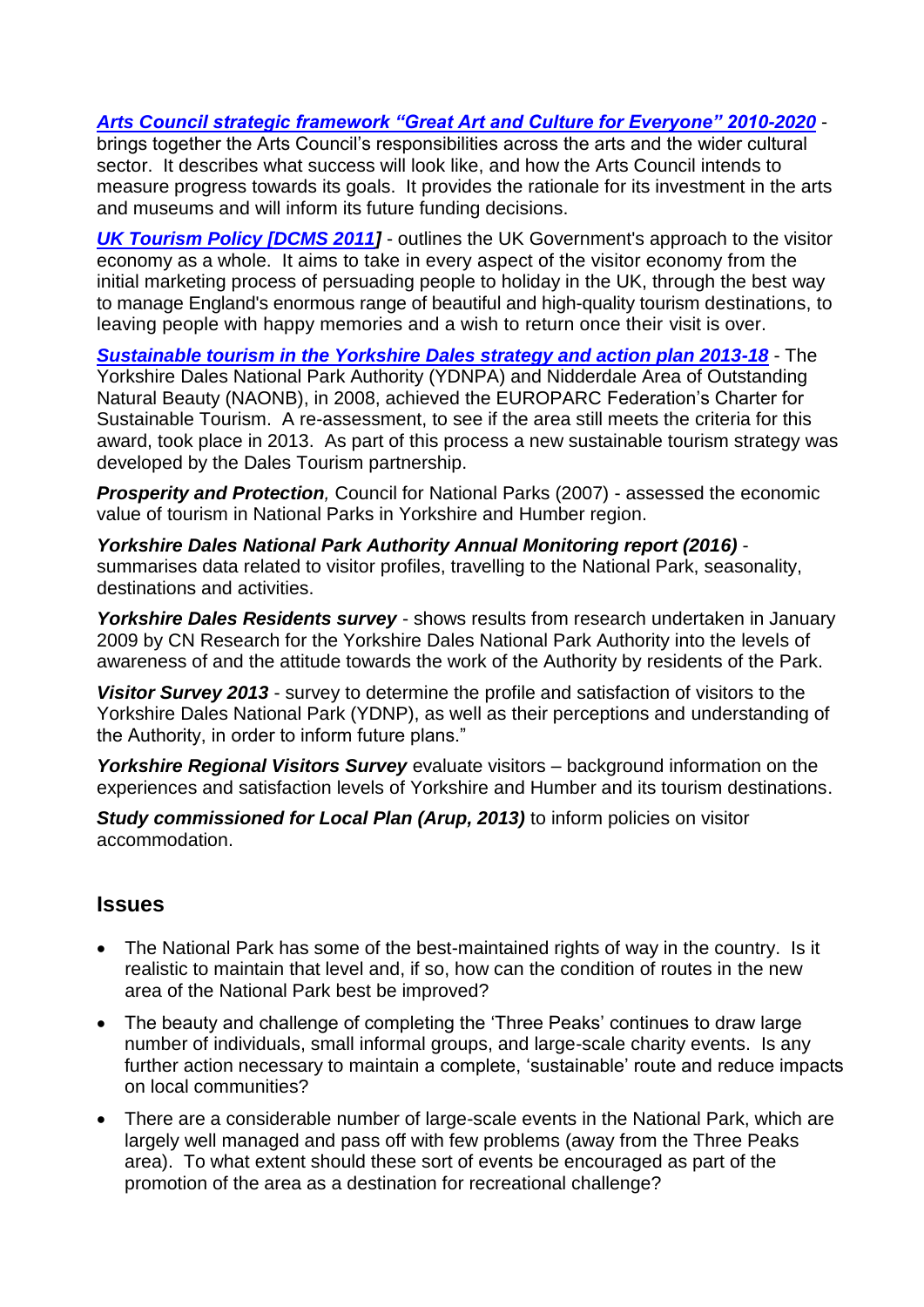- What more should be done to promote outdoor recreation? Do we need to step up a gear, or be focused on who we are promoting to – for instance target younger people? Do we need to be more welcoming or securing and promoting opportunities for specific activities?
- Considerable investment has been made in managing recreational vehicle use of the network of 'green lanes' (unsurfaced, unclassified roads), and the most sensitive routes in the former National Park area are all now protected. What approach should be adopted in the new area of the National Park?
- What more could be done to encourage people from disadvantaged backgrounds, nontraditional audiences and people with impairments and disabilities to visit? There has been a trend for people with mobility disabilities to push the boundaries of what we thought was possible over recent years. What scope is there now to further 'open up' routes to those with limited mobility?
- Do we need to be proactive in filling some key gaps in the rights of way network? Should we go against landowner wishes if needed? How can more visitors be encouraged to travel to the Park by public transport? What realistic scope is there to help visitors to reduce their use of private cars to get round the National Park?
- The National Park is an internationally recognised tourism destination. How can we ensure the area consistently exceeds visitors' expectations in terms of quality of environment, services, experience and visitor attractions?
- How can the local economy be boosted and capitalise on the areas distinctiveness and its local products - as unique selling points based on the special qualities of the Yorkshire Dales? How can businesses and other local organisations be helped to work together to promote the Park and its special qualities?
- What scope is there to further increase the range of opportunities for volunteering in the National Park as a whole, and to 'join up' the work of many different organisations?
- People visit from many different places, with different interests and levels of knowledge about the area. How do we ensure that they gain increased understanding of the special qualities of the area and awareness that they are visiting a National Park?
- How can new technologies be used to increase visitors' and residents' understanding and enjoyment of the National Park?
- Exposure to nature, art, culture and heritage has been shown to foster psychological wellbeing and reduces the stresses associated with urban living, as well as promoting physical health. Given the Park's distance from urban centres, what are the realistic prospects for it becoming a greater 'health' asset? Could the NP increasingly be seen as a source of wellbeing for local communities and those in immediate vicinity? Could links with Primary Care Trusts be strengthened?
- How do we promote understanding and enjoyment of the National Park to those who do not visit (particularly the young and BAME communities)? So our visitor profile better reflects that of the national population and the benefits of the Park are extended to more people?
- How could the National Park be better utilised to meet the Government's current education curriculum? How can we also increase the use of the Park for informal education and outdoor learning such as the John Muir Award?